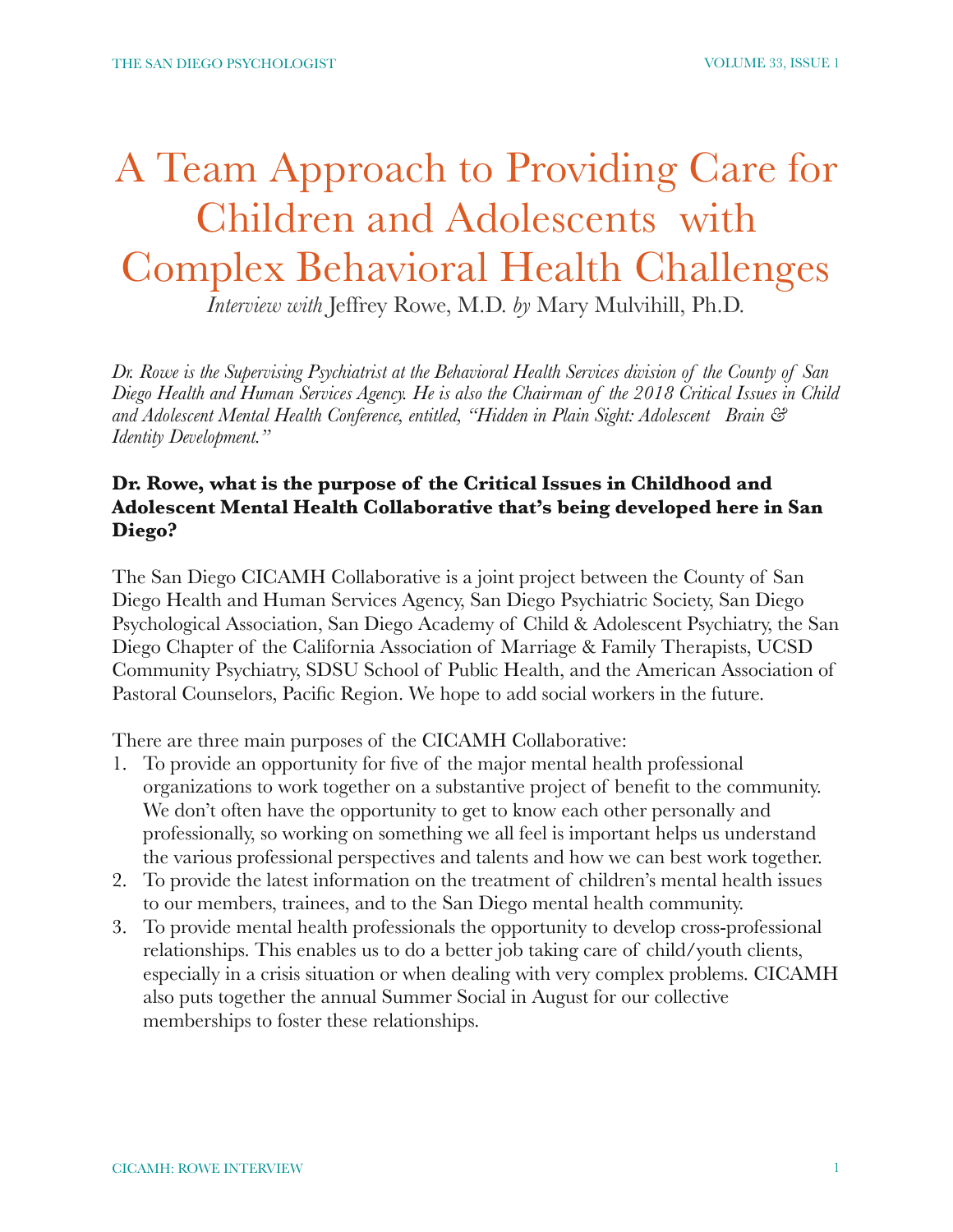# **Since you represent child/youth psychiatrists, what should other mental health professionals know about how you operate when doing psychopharmacology with children/youth?**

There are four basic treatment principles in considering psychopharmacology for kids: (1) It is important to appreciate that no one likes to medicate kids. Medication done poorly can be a problem. (2) Some kids have problems that can be severe & disabling. (3) Children deserve the very best treatment of ALL kinds available to address the problems they are contending with. (4) Effectiveness and side effects must be carefully monitored in all treatment interventions.

Medications, even when necessary, are not a sufficient treatment in themselves. New learning experiences, such as therapy, school activities, skill building, and new relationships are also needed to create a complete treatment approach, capable of creating new brain pathways.

## **Tell me more about how new learning experiences complement the role of psychopharmacology for children/youth experiencing difficulties.**

There are many misconceptions and fears about the use of medication in children/youth. Chemicals we use as medicine only "work" because there are receptors in the brain that they "work on." So, in this way medicine acts as a "dial turner"; it can make the receptors and neurons work more or work less, depending on their intended effect. Medicine can make a person more active or less active. It can diminish voices (hallucinations) or amplify them.

But medications cannot heal a person. They cannot create new brain connections, better integration of nervous activities, or a new understanding of one's self or relationships with others. New activities, relationships, and skills that emerge in their daily life are critically important. These can be achieved through therapy, but also school experiences, outside mentors, animal interactions, sports and arts participation, and so forth. Medication can help these therapeutic experiences and changes happen by fostering safety, decreasing suffering, and improving cognitive function and self-control.

# **Are there any new medications or treatments which child psychiatrists are able to use now that other mental health practitioners should know about?**

It is important to realize that all the current medications we have, including the "latest and greatest" for depression, anxiety, attentional focus, psychosis, and mood stabilization are based on very old science. We haven't had any new breakthroughs, unfortunately.

However, there are some new developments in what some would consider "recreational" drugs, which are now being studied. An example of this is ketamine, which seems to be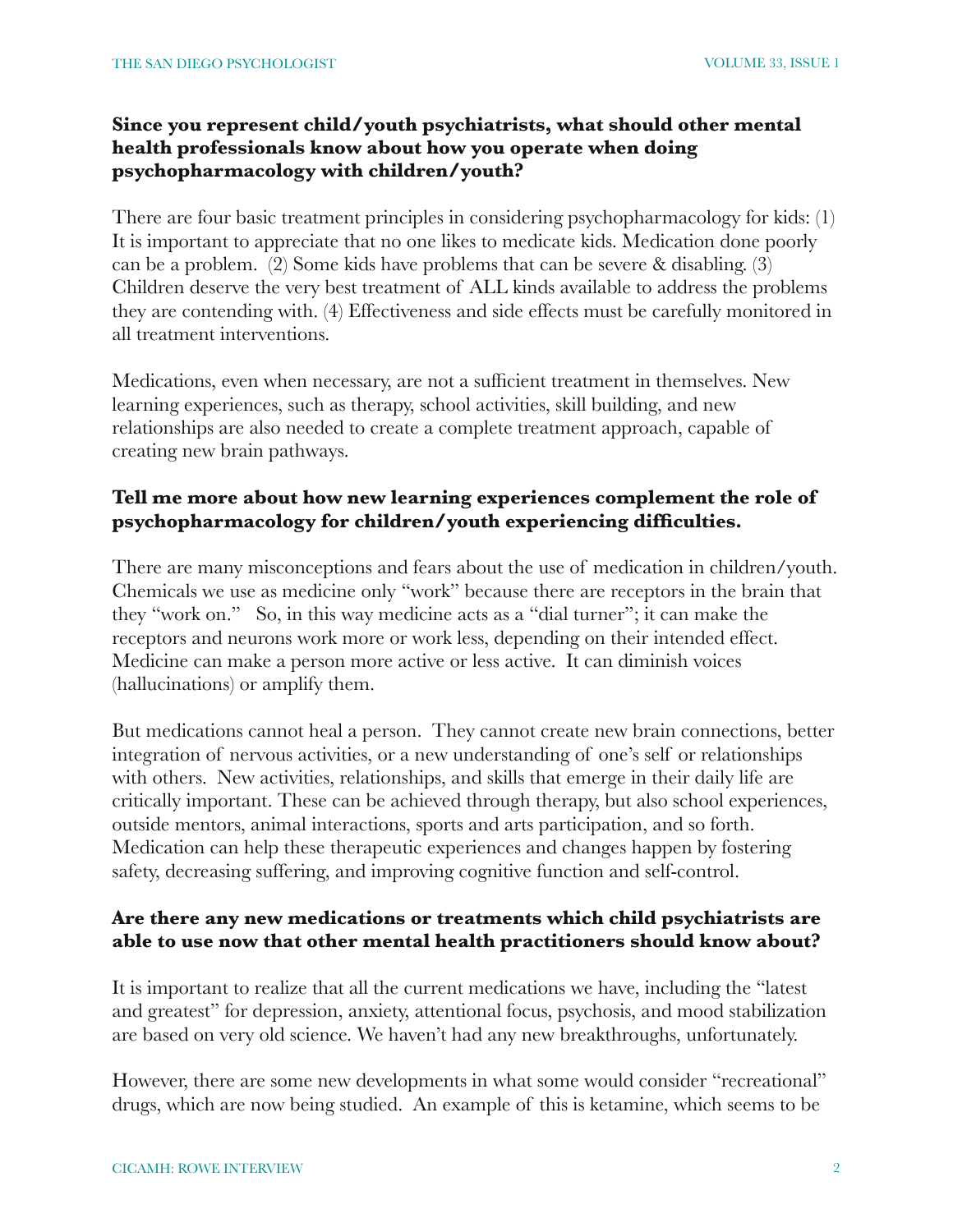beneficial for mood. It has the advantage of acting very fast; an infusion of ketamine can take effect in minutes to hours, but lasts only a day or two. There is a lot of research interest currently in this drug's potential effects and how best to use it.

Transcranial Magnetic Stimulation is increasingly being studied, primarily for mood, but also for autism and anxiety. In this treatment, a magnetic force is applied across the skull to stimulate different brain areas or integrate their functions, so the brain works differently. This is a very exciting area.

Transcranial Electric Stimulation, the use of an electrical stimulus across the skull, is also being studied, but not as well or extensively. So, there are a number of new approaches on the horizon, which may provide new and effective intervention options for children/ youth struggling with significant mental health issues which impair their function.

## **How can a child/family therapist find a good pediatric psychopharmacologist to work with?**

This is difficult at present, unfortunately. We have 750,000 children in SD County, 500,000 of whom are over six years old. We only have about 100 child psychiatrists, supplemented by a number of excellent developmental behavioral pediatricians and some general psychiatrists who also work with adolescents. San Diego has two nurse practitioner programs for mental health, so we are also aided by excellent nurse practitioners locally, who serve a vital role in handling many cases. But there are just not enough practitioners to meet the demand.

One way we might start to meet this challenge of access to psychopharmacology treatment is by developing methods of determining which case is a "complex case," requiring the highest level of expertise and a collaborative team effort, versus a more straightforward or "simple" case, in which treatment by a "front-line" practitioner will suffice. We don't often think about or talk about cases this way, but we may need to start to do so in order to utilize our limited resources more wisely.

## **How can a child/family therapist and pediatric psychopharmacologist collaborate well together on a challenging child/youth case?**

With any pediatric case, there are three basic aims: (1) to ensure safety, (2) to reduce suffering, and (3) to improve function. Each professional has their own role and expertise, based on a respectful collaboration.

The central focus must be on developing a good case conceptualization, ideally collaboratively. The child/family therapist often has critically important history and contextual information, which can help me, as a psychiatrist, understand what is dysregulating the child, and what might help achieve regulation again.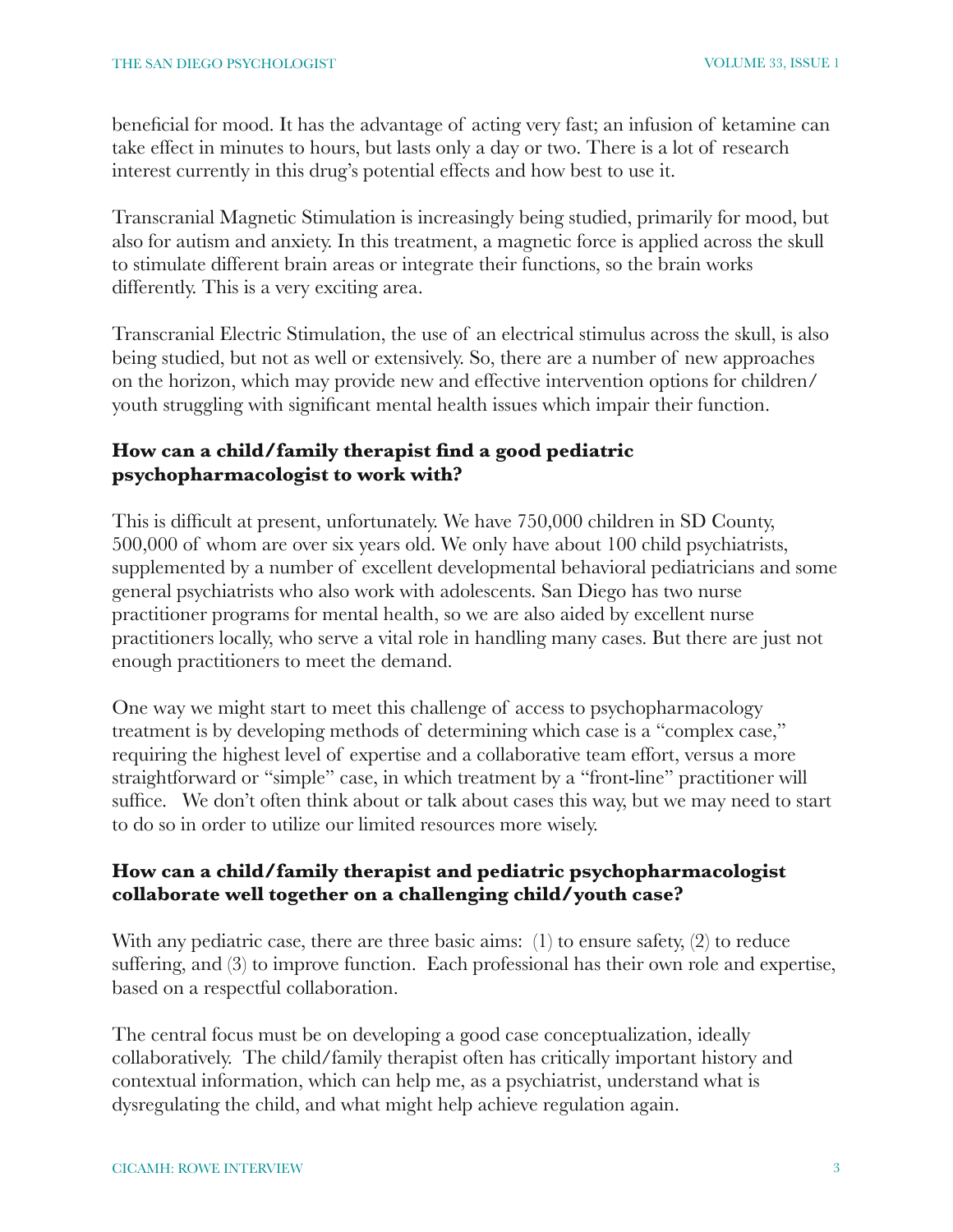When a child/youth patient is having sufficiently severe symptoms for which medications are being considered, there is a lot of fear involved for everyone. The case conceptualization provides clarity, which is reassuring, and a road map to which evidencebased treatments may be helpful. This needs to be applied to both medications and to the other therapeutic interventions proposed. It might seem like we don't have good ways to do this now, but if you put together a solid formulation (or case conceptualization), you can begin picking out the targets of your treatments, work to get agreement with your patient/client and family, and then apply the treatment. Periodically, one could then pause treatment, reassess the target symptoms, see if the treatment is having the intended effect and, if not, change course. This process is useful for both medication treatment and psychotherapy.

#### **What factors go into a developing a good case conceptualization for child/ youth client?**

It is helpful to get a good "lay of the land" first. To do that, a thorough interview should be conducted with the child, his or her caregivers, and other important people in his or her life. The idea is to get an initial sense of how many areas of difficulty we are dealing with, and whether the case is "complex" or "simple." If "complex," one should try to determine when the problems started, what the course has been, whether any family history can help with determining diagnosis, what treatments have been tried, what stresses have been experienced, what protective factors are present, and whether any serious recognizable conditions are present [e.g., Fetal Alcohol Spectrum Disorders (FASDs) are "complex"; they can have multiple clinical presentations, cause severe dysfunction but have a known course and prognosis].

By figuring out when the problems started, you can then assess if the child ever had the necessary functions at age five to "go out into the world." Basically, we are assessing three main areas in order to plan treatment: (1) self-regulation, e.g., eating, sleeping, attention, aggression, emotions; (2) mastery, e.g., self-esteem, confidence to take actions, perseverance at working toward a goal; 3) well-being, e.g., ability to feel good, sense that one is going to be ok, sense of belonging, purpose, spiritual awareness. All of these areas have to be functioning well by age five to allow a child to go off and succeed in our rather lengthy, demanding form of kindergarten. A therapist who knows the child and family will have a good idea of what is going on in all these areas.

With older children/youth, there are more factors to consider. Often the psychotherapist or assessor has critically important information for me about what kind of stress or trauma the child is experiencing, when it started, and what the course has been over time. Formal assessments by psychologists may be very helpful. If a child is not doing well in school, understanding any learning differences or capacities can obviously be important. Projective testing is also often helpful with children, since some kids do not talk very much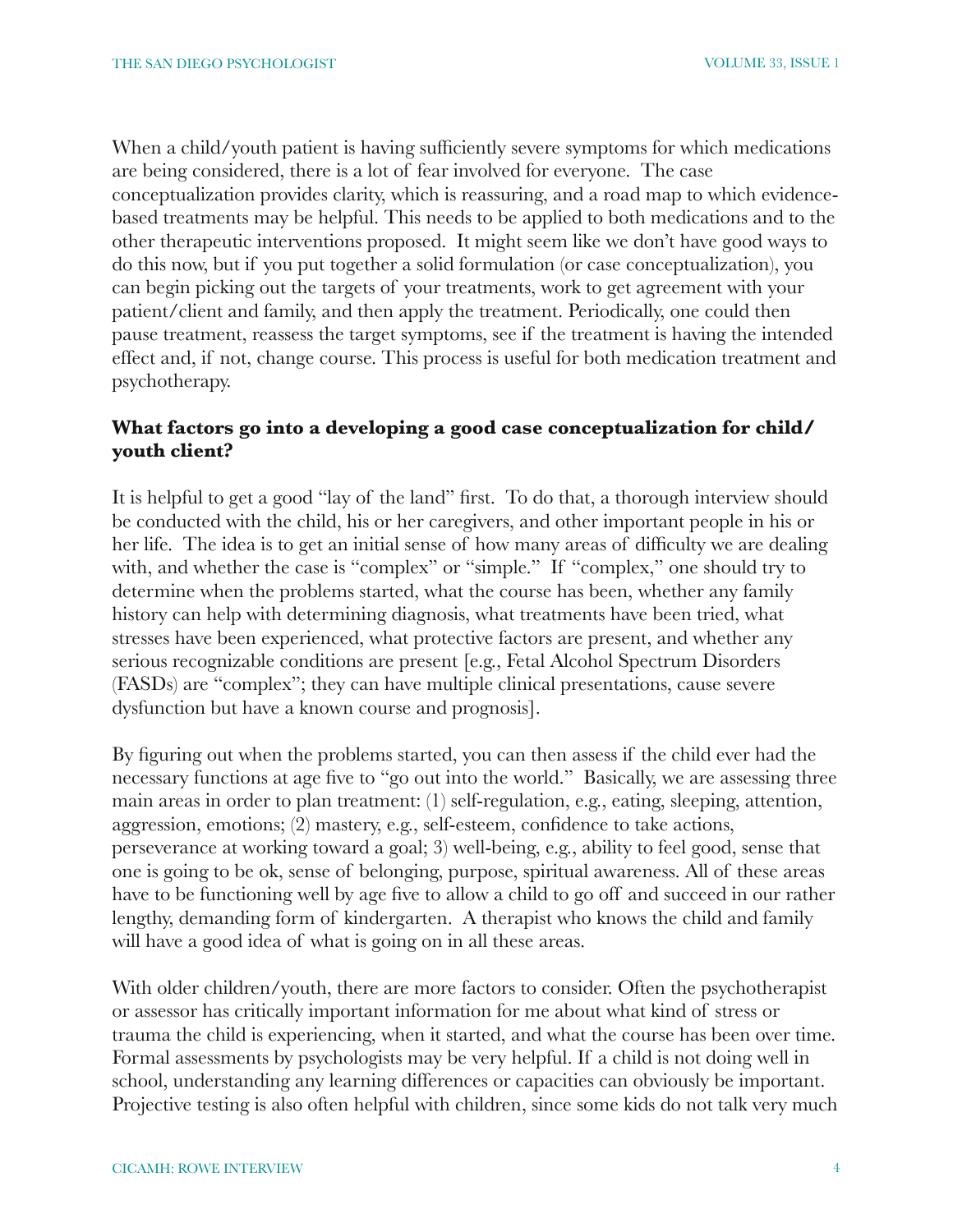nor engage in much creative play, so are hard to assess. Projective testing gives a window into their internal world, what they ruminate about, what they are anxious about, etc., which may help understand them better and guide treatment.

With complex cases, both the child's psychiatrist and therapist have important, complementary roles to play. Each has to trust and respect the other's input, and carry out their role effectively. Going back to my initial remarks, if we professionals rarely work together and don't get to know each other's viewpoints and expertise, it is harder to collaborate optimally when confronted with a challenging pediatric case within the time constraints and demands of clinical practice.

## **Can you tell me what we can expect at the upcoming 3rd Annual CICAMH conference on March 23rd and 24th, 2018 at the Towne & Country Conference Center in Mission Valley?**

This is our third year – we have had a tremendous response from local mental health professionals to this combination of cutting edge information and networking. It's been a fun conference to attend. We have grown from 200 to 400 attendees. This year, we have expanded to 2 days for the first time. The focus of each day is a bit different.

The first day will feature a 3-hour morning workshop on teen suicide with forensic and troubled teen expert, Dr. Lisa Boesky; she will focus on how to assess suicidal teens, how to respond effectively, common mistakes to avoid, and how organizations can prepare for suicidal teens in their programs.

The afternoon will be devoted to the current state of psychopharmacology with children/ youth, starting with the basics, to bring everyone on board. This will be followed by a focus on complex cases, which means cases where there are multiple issues, sometimes contradictory, which require a high level of expertise to address. We have two amazing experts coming: Dr. Gabrielle Carlson, from SUNY Medical School, who is an expert on complex presentations of ADHD and mood disorders and Dr. Glenn Elliot from Stanford University Medical School, who is an expert on managing aggressive and self- injurious behavior in children/youth.

The second day, the focus will be on how the brain's development unfolds during adolescence, and how it undergirds and integrates with important developmental experiences during adolescence. Much of this is going on before our very eyes, yet we often don't appreciate its significance – this process is "hidden in plain sight."

We will start with Dr. Jay Giedd, from UCSD, a longtime NIMH researcher who will outline the latest findings on adolescent brain development and its implications for therapists. Dr. Luis Nagy, psycho-analyst and computer scientist, will talk about new technology as part of daily life, and how this impacts identity formation, boundaries, and